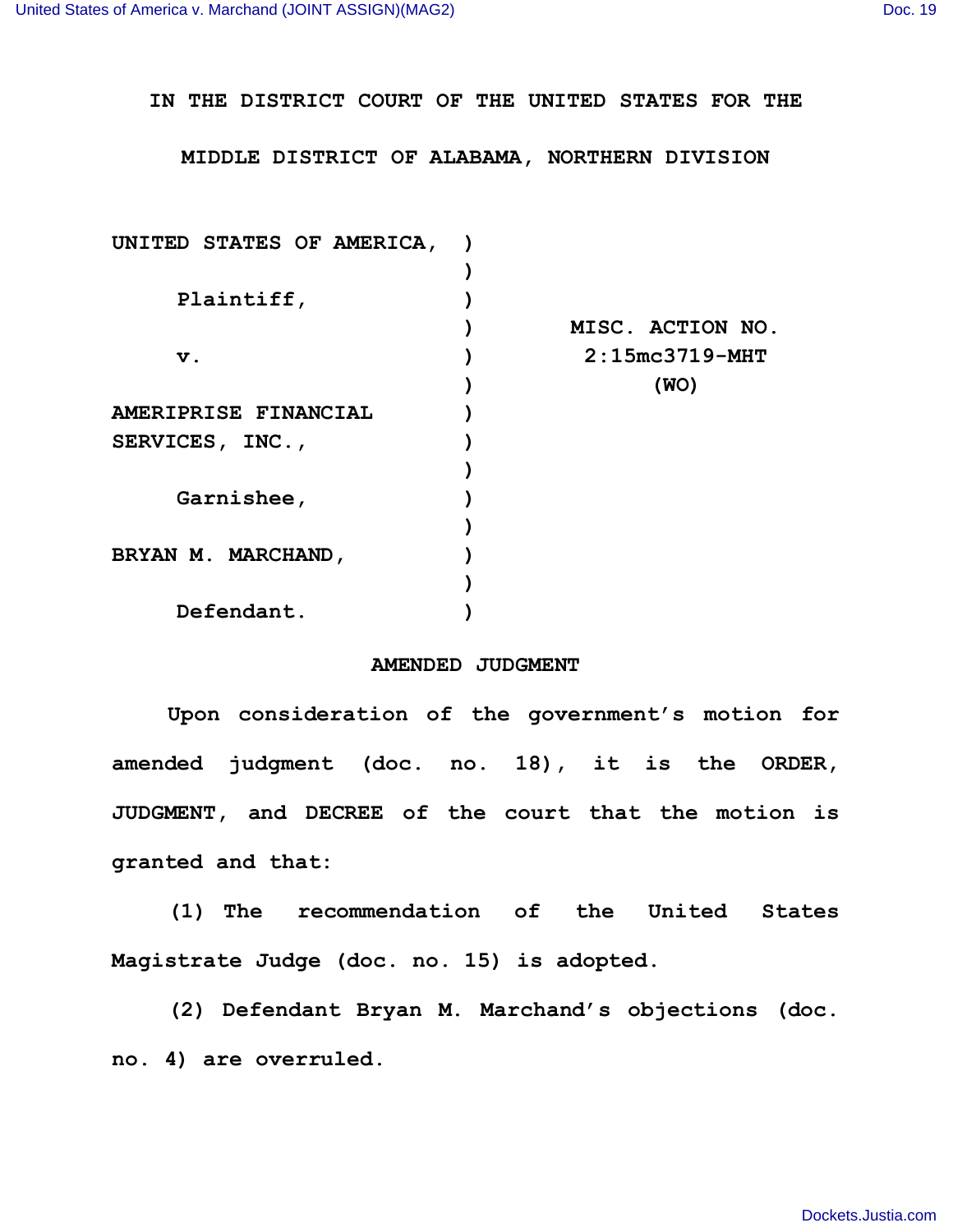**(3) Defendant Marchand's motion to quash (doc. no. 4) is denied.** 

**(4) Defendant Marchand's request for payment of attorneys' fees and litigation expenses (doc. no. 4) is denied.**

**(5) The government's motion for final disposition (doc. no. 13) is granted.**

**(6) Garnishee Ameriprise Financial Services, Inc. is to (a) sell all of defendant Marchand's assets in its control at the market rate including, but not limited to, any brokerage account, IRA, or Roth IRA, belonging to defendant Marchand, combined with any cash on hand that defendant Marchand owns or controls to create a cash position; (b) then issue a check for the total amount to the Clerk of Court, United States District Court, One Church Street, Suite B-110, Montgomery, Alabama 36104.**

**(7) The clerk of court is to apply the funds toward defendant Marchand's outstanding restitution balance.** 

**2**